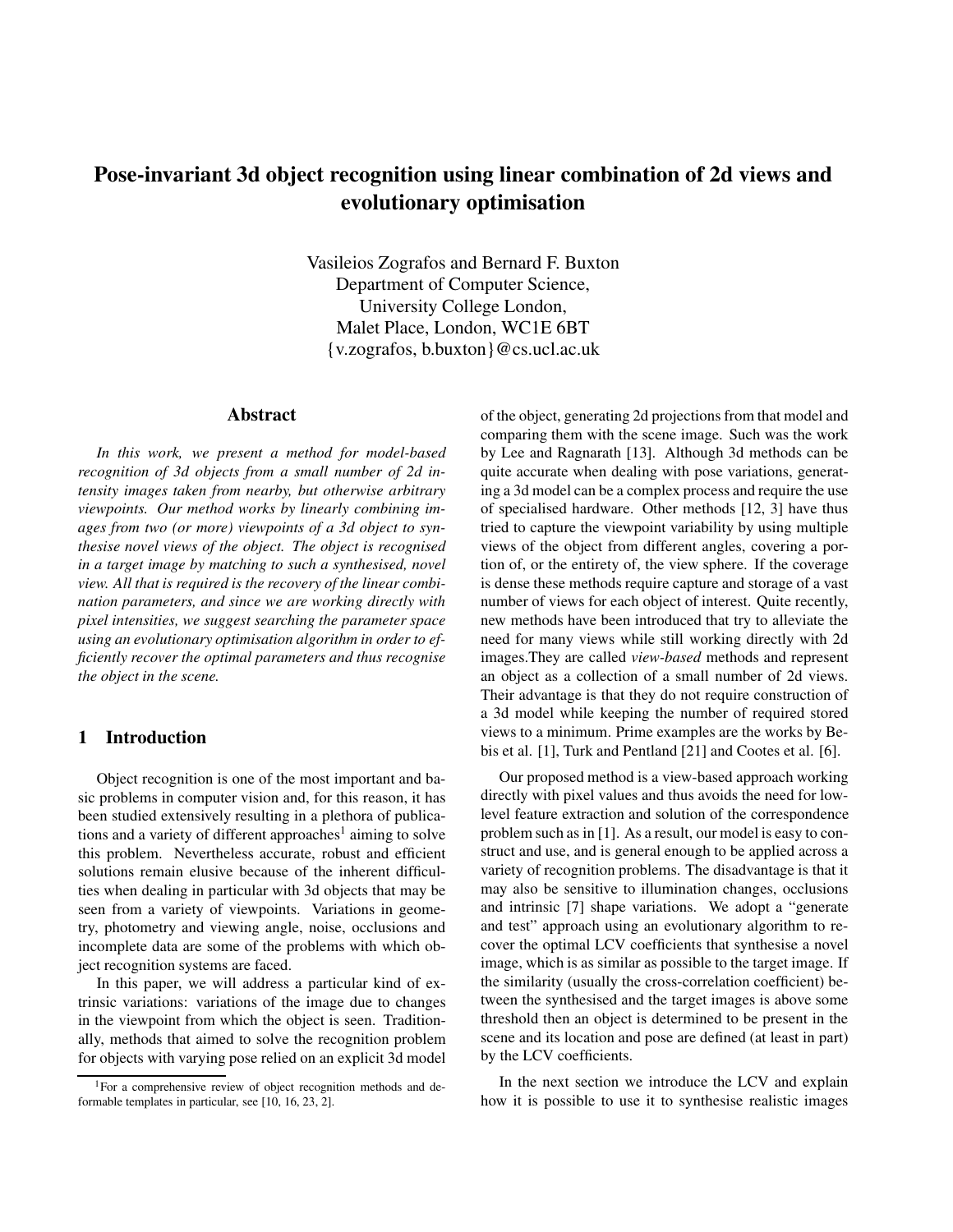from a range of viewpoints. In section 3 we present our 3d object recognition paradigm which incorporates the LCV and the optimisation algorithm, and in section 4 we show some experimental results of our approach on synthetic and real imagery. Finally, we conclude in section 5 with a critical evaluation of our method and suggestion how it could be further improved in the future.

### **2 Linear combination of views**

LCV is a technique which belongs in the general theory of the tri- and multi-focal tensors, or Algebraic Function of View (AFoV) [18] and provides a way of dealing with variations in an object's pose due to viewpoint changes. This theory is based on the observation that the set of possible images of an object undergoing 3d rigid transformations and scaling is, under most (i.e. affine) imaging conditions, to a good approximation embedded in a linear space spanned by a small number of 2d images. It therefore follows that the variety of 2d views depicting an object can be represented by a combination of a small number of 2d *basis views* of the object.

Ullman and Basri [22] were the first to show how line drawings or edge map images of novel views of a 3d object could be generated via a linear combination of similar 2d basis views. More specifically, they showed that under the assumption of orthographic projection and 3d rigid transformations, 2 views are sufficient to represent any novel view of a polygonal object from the same aspect. The proof may easily be extended to any affine imaging condition. Thus, to a good approximation, given two images of an object from different (basis) views  $I'$  and  $I''$  with corresponding image coordinates  $(x', y')$  and  $(x'', y'')$ , we can represent any point  $(x, y)$  in a novel view I according to, for example:

$$
x = a_0 + a_1 x' + a_2 y' + a_3 x''
$$
  
\n
$$
y = b_0 + b_1 x' + b_2 y' + b_3 x''
$$
 (1)

The novel view is reconstructed from the above two equations given a set of valid coefficients  $(a_i, b_j)$ . Provided we have at least 4 corresponding "landmark" points in all three images  $(I, I', I'')$  we can estimate the coefficients  $(a_i, b_j)$ by using a standard least squares approach<sup>2</sup>. Several others have taken this concept further from its initial application to line images and edge maps to real images [11, 9, 15, 1] .

Such results suggest that it is possible to use LCV for object recognition in that novel views of an object can be recognised by matching them to a combination of stored, basis views of the object. The main difficulty in applying this idea within a pixel-based approach is the selection of the LCV coefficients  $(a_i, b_j)$ . In particular, as described in the next section, synthesis of an image of a novel view from the images of the basis views, although straightforward, is a non-linear and non-invertible process.

#### **2.1 Image synthesis**

To synthesise a single, novel image using LCV and two views we first need to determine its geometry from the landmark points. In principle we can do so by using  $(1)$  and n corresponding landmark points (where  $n \geq 4$ ), and solving the resulting system of linear equations in a least squares sense. This is straightforward if we know, can detect, or predict the landmark points in image I. Such methods may therefore be useful for image coding and for synthesis of novel views of a known object [11, 9]. For pixel-based object recognition in which we wish to avoid feature detection a direct solution is not possible, but we instead use a powerful optimisation algorithm to search for and recover the LCV coefficients for the synthesis.

Given the geometry of the novel image  $I$ , in a pixelbased approach we need to synthesise its appearance (colour, texture and so on) in terms of the basis images  $I'$ and  $I''$ . Since we are not concerned here with creation of a database of basis views of the objects of interest, we may suppose that a sparse set of corresponding landmark points  $(x'(j), y'(j))$  and  $(x''(j), y''(j))$  may be chosen manually and offline in images  $I'$  and  $I''$  respectively and used to triangulate the images in a consistent manner. An illustration of the above can be seen in Fig. 1.

Given a set of hypothesised landmark points  $(x(j), y(j))$ in the target image we can, then to a good approximation, synthesise the target image  $I$  as described in [5, 7, 11] from a weighted linear combination:

$$
I(x, y) = w'I'(x', y') + w''I''(x'', y'') + \epsilon(x, y), \quad (2)
$$

in which the weights  $w'$  and  $w''$  my be calculated from the LCV coefficients. Essentially this relies on the fact that, in addition to the multi-view image geometry being to a good approximation affine, the photometry is to a good approximation affine or linear [17]. The synthesis essentially warps and blends images  $I'$  and  $I''$  to produce  $I$ . It is important to note therefore that (2) applies at all points (pixels)  $(x, y)$ ,  $(x', y')$  and  $(x'', y'')$  in images I, I' and I'' with the dense correspondence defined by means of the LCV equations (1) and a series of piecewise linear mappings [8] within each triangle of the basis images. If  $(x', y')$  and  $(x'', y'')$  do not correspond precisely to pixel values, bilinear interpolation is used [9, 11]. The same idea may be extended to colour

 $2$  It has also been shown that more general and in particular a more symmetrical set of equation involving all the basis view co-ordinates may be used, though in general such equations are over-complete. The general solution is to express the LCV in terms of an affine tri-focal tensor [7], though for our purposes where the changes of viewpoint are mainly in a single direction between the basis views, which may be used to define the  $x, x'$  and  $x''$  axes, (1) suffices.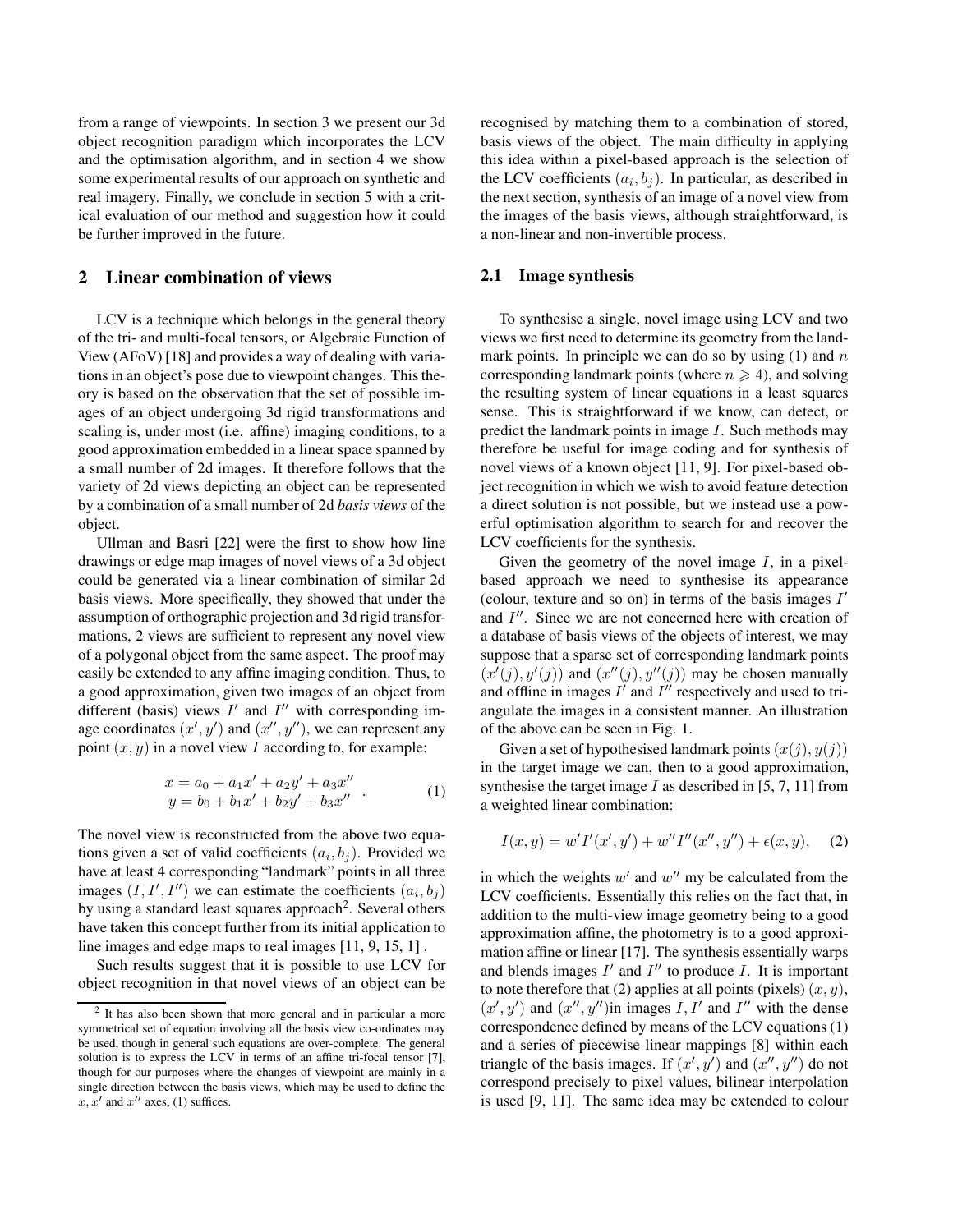

**Figure 1. Example of real data from the CMU PIE database. The two basis views (a) and (b) and the target image (c). The synthesised image (d) is at the correct pose identified by our algorithm.**

images by treating each spectral band as a luminance component (e.g.  $I_R$ ,  $I_G$ ,  $I_B$ ).

## **3 The recognition system**

In principle using the LCV for object recognition is easy. All we have to do is find the LCV coefficients in an equation such as (1) which will optimise the sum of squared errors  $\epsilon$ from (2) and check if it small enough to enable us to say our synthesised and target images match.



**Figure 2. Example of a synthetic image used for testing (a). The average test results are shown in (b).**

## **3.1 Template matching**

The first component of our system is the two stored basis views  $I'$  and  $I''$ . These are rectangular bitmap images that contain gray-scale, pixel information of the object without any additional background data. The images are obtained from basis views chosen, as indicated earlier, so that the viewpoint from which the target image  $I$  is taken lies on the view sphere between or almost between the basis views from which  $I'$  and  $I''$  are taken. It is important not to choose a very wide angle between the basis views since this can lead to  $I'$  and  $I''$  belonging to different aspects of the object and thus to landmark points being occluded<sup>3</sup>.

Having selected the two basis views, we pick a number of corresponding landmark points in particular lying on discontinuity boundaries, edges and other prominent features. When the appropriate number of landmarks have been selected we use constrained Delaunay triangulation to produce consistent and corresponding triangular meshes of all the images. The above processes may be carried out during an offline training stage and are not examined here. The recognition system involves choosing the appropriate LCV coefficients  $(a_i, b_j)$ , synthesising an image  $I_s$  and comparing it with the target image  $I$ , using some similarity or dissimilarity metric. Since we compare the two images over all pixels (i.e. over both foreground and background), either a dissimilarity metric such as the sum of squared differences (SSD) or a similarity measure such as the cross-correlation coefficient  $c(I, I_s)$  may be used. We have used the latter because when applied to the whole image it is invariant to affine photometric transformations [4]. The choice of LCV coefficients is determined by maximising the crosscorrelation coefficient. Essentially we are proposing a flexible template matching system, in which the template is allowed to deform in the LCV space until it matches the target image. The only component that affects the deforming template is the match or miss-match between the target and scene images.

## **3.2 Optimisation**

To find the LCV coefficients we need to search a highdimensional parameter space using an efficient optimisation algorithm. For this purpose, we have chosen a recent evolutionary, population-based optimisation algorithm that works on real-valued coded individuals and is capable of handling non-differentiable, nonlinear and multi-modal objective functions. It is called Differential Evolution (DE) and was introduced by [20]. Briefly, DE works by adding the weighted difference between two randomly chosen population vectors to a third vector, and the fitness resultant is compared with that of another individual from the current population. In this way, DE can deduce from the distances between the population vectors where a better solu-

<sup>&</sup>lt;sup>3</sup> It is still quite possible to synthesise novel images at wider angles and remove any self-occluded triangles. Although we do not address this problem here, see [9].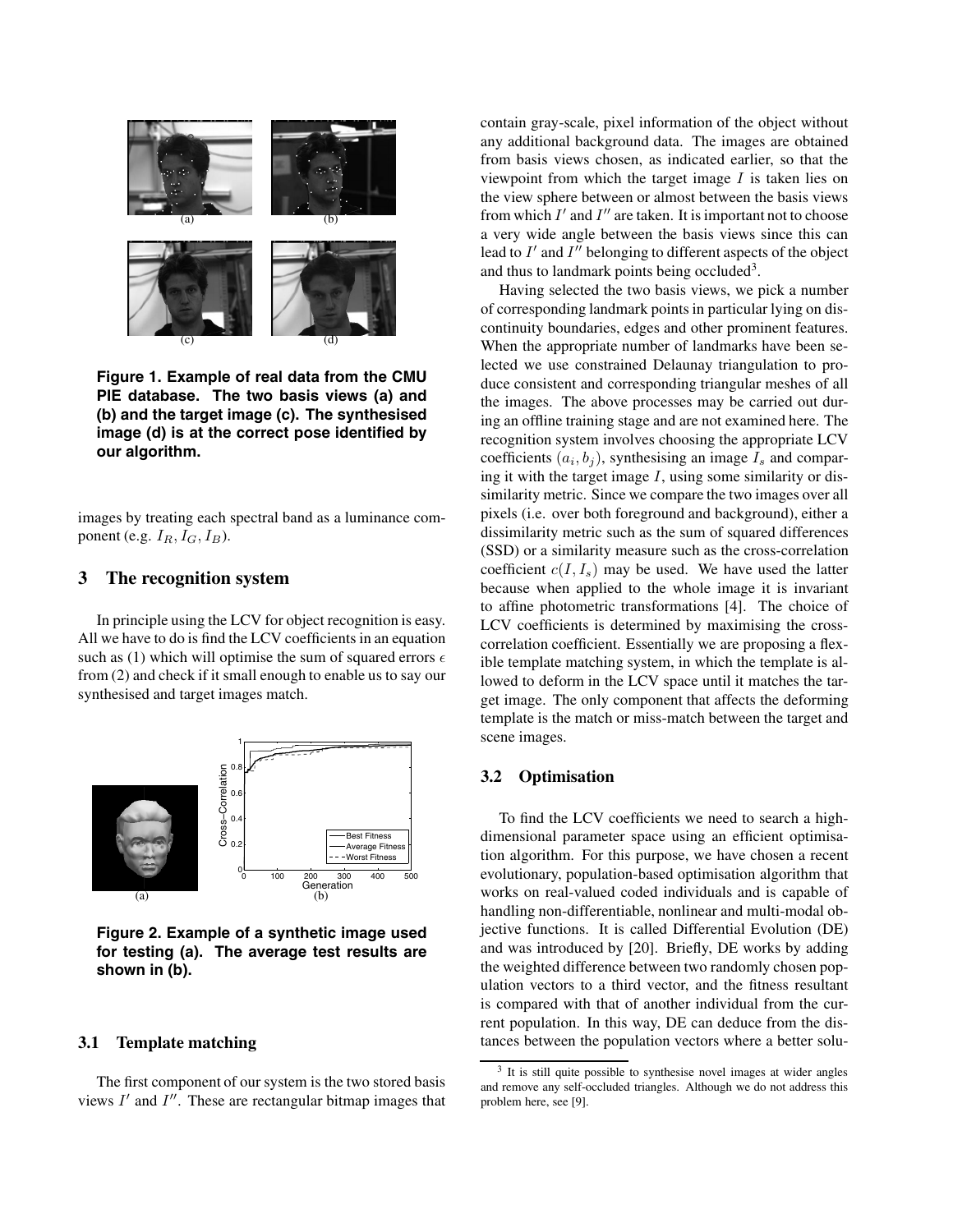tion might lie, thereby making DE self-organising. We have chosen DE because it is very easy to set-up and use, especially in a template matching scenario where we are using a mixture of discrete and continuous parameters. In addition, it is efficient in searching high-dimensional spaces and is capable of finding promising basins of attraction [4] early in the optimisation process without the need for good initialisation.



**Figure 3. A colormap plot (a) showing the entries in the confusion array averaged across pose. (b) shows the recognition rate across pose angle for all models.**

# **4 Experimental results**

We performed a number of experiments on synthetic and real images under varying camera angle. The synthetic images were generated by taking 2d snapshots of a 3d object (a human head model) in front of a black background (see Fig. 2(a)). Landmarks where manually selected amongst the vertices of the 3d object and their projected positions were automatically calculated in the 2d images. For the real images, we used pose variation subsets from the CMU PIE [19] database, making sure the chosen landmarks where visible in both basis views (see Fig. 1). In the synthetic dataset, the pose angles where chosen mainly between  $\pm 14^{\circ}$  about

the vertical and  $\pm 10^{\circ}$  about the horizontal axes. The majority of the target views lay on the view-sphere between the basis views, but in a few examples the system had to extrapolate the data in order to recover the optimal coefficients. In total, we ran 10 synthetic experiments and the results are illustrated in Fig. 2.

These results are very encouraging with the majority of the experiments converging to the correct solution with a cross-correlation of  $> 0.97$ . Only cases in which the target viewpoint was far from the line in view space between the basis views failed to converge. In such cases, the LCV could not synthesise the target view accurately indicating the need to use more than two basis views in order to better represent that portion of the view-sphere.

For the real image experiments on the CMU PIE database, we constructed LCV models from 10 individuals using as basis views, the left and right images (*c29, c05*) of each individual at the natural expression. The face once synthesised was then superimposed onto the background which is given separately in the database and the resulting image was compared with a test view. Comparisons were carried out against the images of the 10 individuals in the database while attempting to detect poses from *<sup>−</sup>*45*<sup>o</sup>*, *<sup>−</sup>*22.5*<sup>o</sup>*, <sup>0</sup>*<sup>o</sup>*, <sup>22</sup>.5<sup>0</sup>, <sup>45</sup>*<sup>o</sup>* about the vertical and a limited range about the horizontal axes (images *c09* and *c07*).

In total we carried out 700 experiments across pose and constructed a  $10 \times 10 \times 7$  "confusion array" of model*×*image*×*pose. Each 10*×*10 pose-slice of this array contains information about the recognition responses (cross-correlation) of our tests, the highest being along the main diagonal, where each individual's model is correctly matched to that individual's image. The recognition response should fall off when comparing a specific model with images of other individuals. This behaviour, averaged across pose can be seen in Fig. 3(a) and the posedependent recognition rate (averaged across the 10 models) in Fig. 3(b). The results are quite pleasing with the correct pose identified the majority of times when the target view was between the basis views  $(\pm 22.5^{\circ})$  as no extrapolation is required. The recognition rate falls off when the target examples lay outside that range,  $(\pm 45^\circ)$  and for images  $c09$ and c07. It is possible to increase this considerably using more basis views during the modelling stage. In addition, constructing more models and carrying out additional tests would provide more accurate recognition rates, especially for the fronal image  $(c27)$  at  $0^\circ$ .

## **5 Conclusion**

We have shown how the linear combination of views (LCV) method may be used in view-based object recognition. Our approach involves synthesising intensity images using LCV and comparing them to the target, scene image